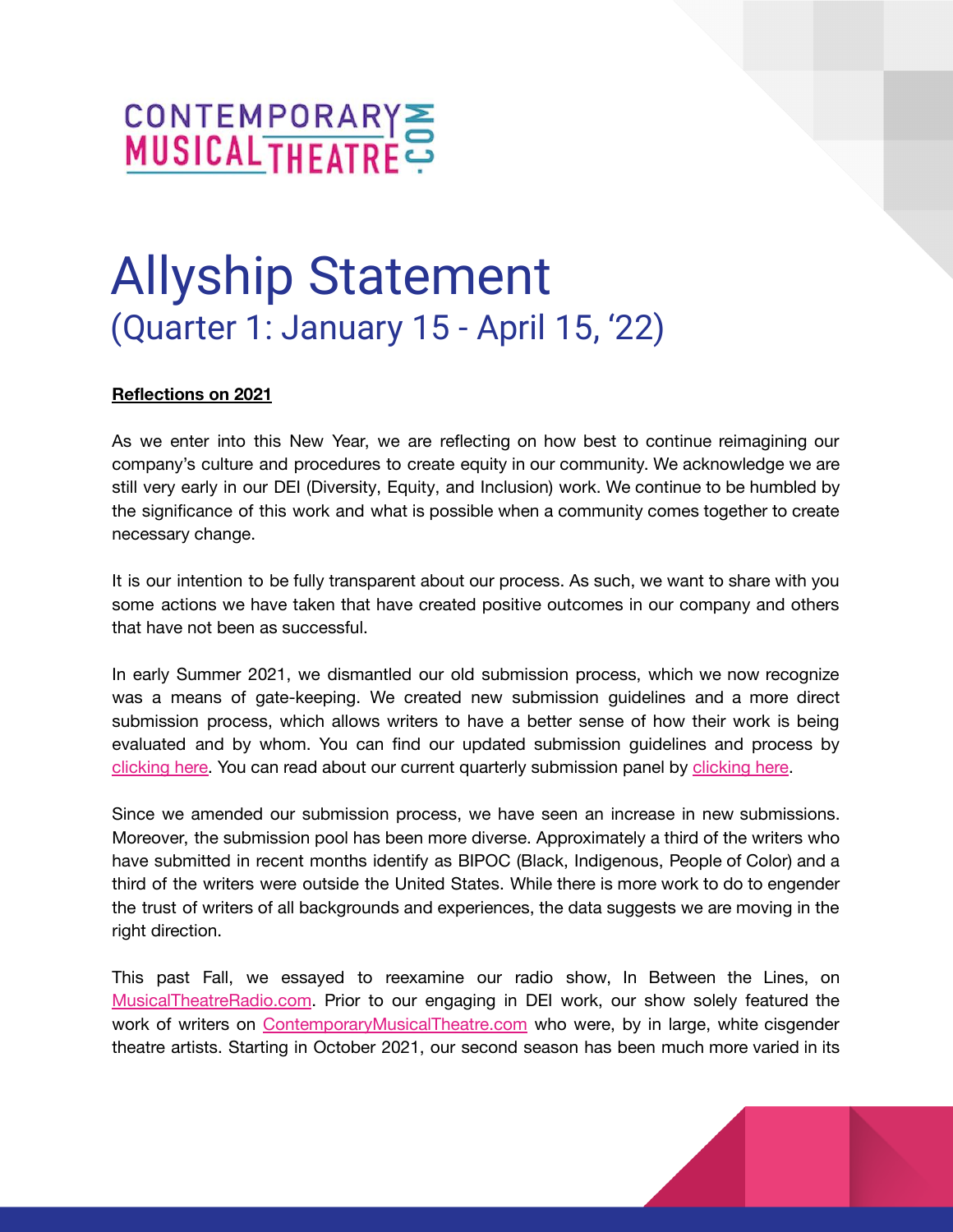format and guests, featuring frank conversations about where our industry currently is and the work still to be done.

While the online radio station's available reporting is limited, from the data provided to us, we see an overall upward trend in listenership for Season 2 of In Between the Lines. We also see greater increased interest in a handful of episodes from Season 2 on our [soundcloud.com](https://soundcloud.com/music-theatre-today/sets/in-between-the-lines-series-2) page in comparison to Season 1. We will continue to experiment with new show formats and will work with [MusicalTheatreRadio.com](https://www.musicaltheatreradio.com/) to increase our listenership in an effort to amplify the diverse voices on our show.

This summer, we sent out two separate but identical voluntary self-identifying surveys to our writers and subscribers in an effort to better assess the diversity of people already utilizing our website. We explained the purpose of our inquiry and allowed writers and subscribers to share their pronouns and any meaningful intersections of identity (e.g. biracial, queer, South Asian) with the option to remain anonymous. Approximately 24% of the writers responded to the survey. By comparison, only 31 of 1,250 subscribers (2.5%) responded to the survey.

The low response rate was paired with some critical response. Despite our attempts to thoughtfully explain the importance of creating a baseline of information from which we could make informed decisions about our DEI work, a handful of people from both groups emailed us explaining they felt our voluntary survey was invasive. We also discovered that we had been making incorrect assumptions about the identity of some of our writers. It has become clear that we must continue to work at earning our writer and subscribers' trust and better explain how similar surveys might support the work we are doing. We also will be more careful to not misrepresent a person's background or experience, knowing it can be a source of great pain.

Finally, over the last several months, we have created and populated a new "Writer's Identity" search filter on our site. This allows subscribers to search for songs by writers with intersections of identity meaningful to them. During this process, we invited our current roster of writers to voluntarily share their pronouns and any identity markers they wished to make public. Approximately 30% of writers shared their pronouns, which are now reflected in their bio on their profile page, and 23% shared identity markers.

We are grateful to all our writers who participated and will continue to encourage those who have not yet added this information to their profile to do so. We will strive for at least 45% participation in the coming quarters and have incorporated the voluntary self-identifying survey into the submission process for new writers.

If you would like to know more about our previous goals, please read our 2021 Allyship Statements: [Q.](https://www.contemporarymusicaltheatre.com/sites/cmtd/files/Allyship%20Statement.Q2%20.pdf) 2, [Q.](https://www.contemporarymusicaltheatre.com/sites/cmtd/files/Q3.%20Allyship%20Statement%20.pdf) 3, and [Q4.](https://www.contemporarymusicaltheatre.com/sites/cmtd/files/Q4.%20Allyship%20Statement%20.pdf)

#### **2022 Quarter 1 Goals**

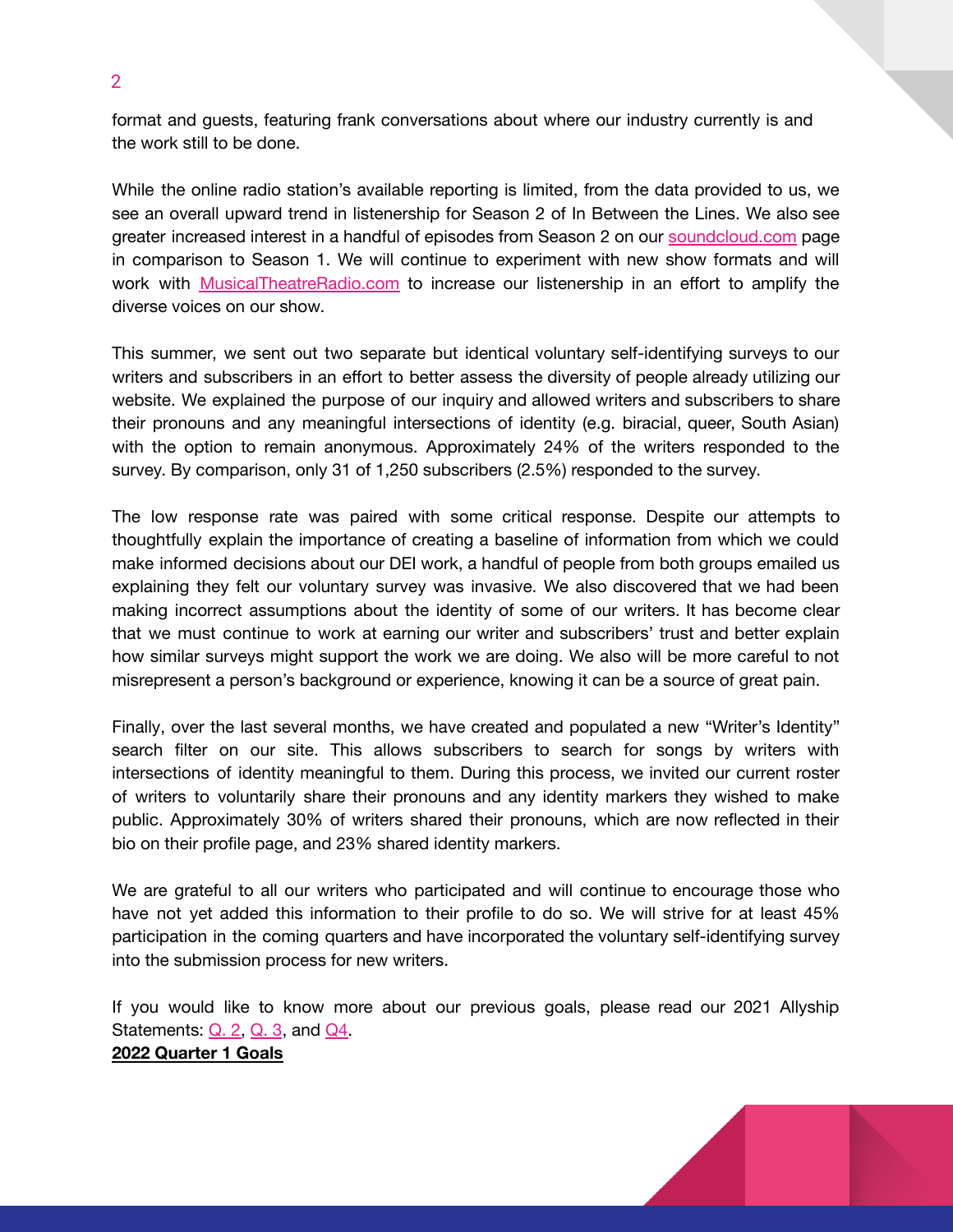We have designed our 2022 Q. 1 Allyship Goals to continue moving our company toward a more equitable future:

- 1. **Reimagining Our Site for Transgender, Non-Binary, & Gender-Expansive Subscribers:** It is important to us that those who identify as trangender, non-binary, and gender-expansive know that we have thought of them in how we have designed our company's website. For instance, some may find traditional vocal categories (e.g. soprano, mezzo-soprano, etc.) to either not be representative of their lived experience or potentially triggering dysphoria. We wish to educate ourselves and, to this end, will commit to the following steps:
	- a. Offering a group of transgender, non-binary, and gender-expansive performing artists and teachers free access to our website and then meeting with the group to consider:
		- i. What does the transgender, non-binary, and gender-expansive community need from the theatre industry as a whole, and from companies like ours?
		- ii. How can we speak to those needs through our company's culture and procedures?
	- b. Implementing changes discussed and reviewing these changes with the group for further comment
- 2. **Uplift National and International Writers:** While many still think of New York City as one of the epicenters for musical theatre, it is clear that the industry is now international. We recognize, however, that geo-location is an important part of diversification. Unfortunately, our current roster of writers does not reflect that. Currently, only 2% of the writers on our roster are international and more than 64% of our writers are based in New York City. We wish to expand our network by:
	- a. Researching the writers of musicals produced by US, Canadian, and international regional theatres and utilizing resources like the Institute for Composer Diversity, newukmusicals.co.uk, and members of our community to connect with a diverse array of international writers
	- b. Asking international writers what kind of support they need from a company like ours and making adjustments to our submission process based on the feedback
	- c. Adding a Language Search Option, allowing subscribers to search for songs in a language other than English (e.g. Spanish, Korean, etc…)
- 3. **Developing Relationships with Organizations Invested in DEI Work:** As we continue to expand scope of our DEI work, we desire to create long-lasting partnerships with other organizations engaged in this work. This will help us continue to grow and build valuable synergies that further support equity in our industry. To this end, we will:
	- a. Research local and national theater companies and organizations with strong DEI missions

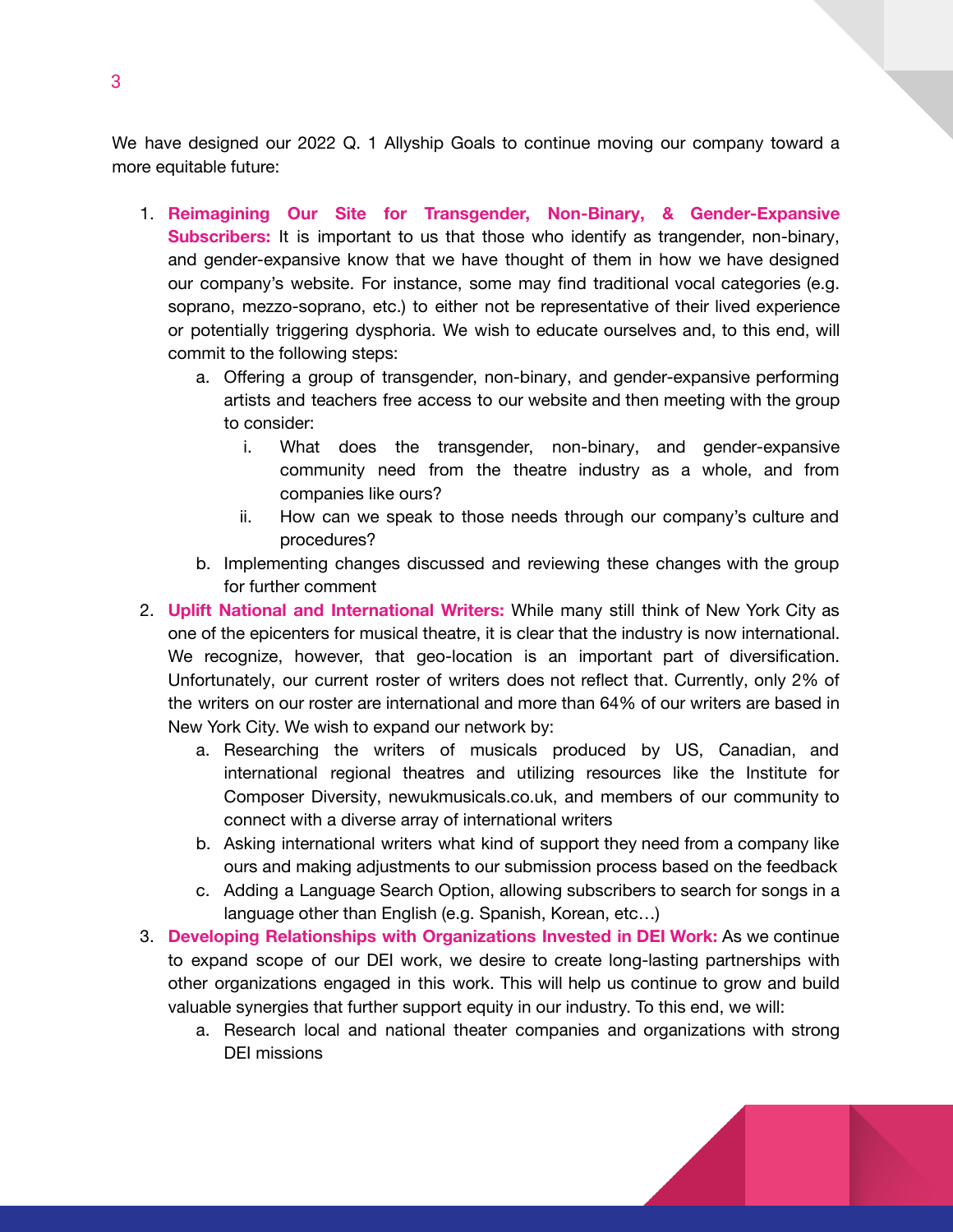- b. Reach out to three to five companies and organizations and begin a dialogue about the work each of us is doing
- c. Develop a Partnership Considerations Handout, which will be used to ascertain which companies and organizations would continue to challenge us to grow and partner with us in our DEI work
- 4. **Increasing Messaging of DEI Work to (Potential) Subscribers**:
	- a. As noted above, we are invested in continuing to more clearly communicate the work we are doing and seeking to do while also acknowledging the work of others. We commit to:
		- i. Clarifying the message of the work we are engaged in, both in email correspondences and social media platforms
		- ii. Utilizing our social media platforms to uplift the work of a diverse array of writers, whether or not they are part of our site
		- iii. Regularly dedicating our email communications and social media platforms to companies and organizations engaged in DEI work or resources that could be helpful to our community

When we began this work last April, we were aware systemic changes needed to be made to our company. Now, after several months working toward our goals, we can more clearly acknowledge how multi-layered this work is. There is always more each of us can do to create space for others who, for far too long, have felt they were outside the circle looking in.

It takes all of us moving toward greater equity to create change. We invite you to join us in this journey, hold us accountable, and consider what change you can enact to draw the circle wide in your own community.

We encourage you to utilize the below resources so you can participate in learning alongside us.

# Articles

- 1. How Do We Hold Arts Leaders [Accountable](https://nikkokimzin.medium.com) Towards Equitable Change? Nikko Kimzin
- 2. Your Voice is Your Power: Exploring Racism and Racial Equity in [Entertainment](https://dramatics.org/your-voice-is-your-power/) Christa Skiles
- 3. Actors Equity Opens Access to All Actors and Stage [Managers](https://www.broadwayworld.com/article/Actors-Equity-Opens-Access-to-All-Actors-and-Stage-Managers-Who-Have-Worked-Professionally-in-the-United-States-20210721) Who Have Worked [Professionally](https://www.broadwayworld.com/article/Actors-Equity-Opens-Access-to-All-Actors-and-Stage-Managers-Who-Have-Worked-Professionally-in-the-United-States-20210721) in the United States - Stephi Wild
- 4. The Why Behind DEI: How Diversity, Equity, and Inclusion [Initiatives](https://www.workhuman.com/resources/globoforce-blog/the-why-behind-d-i-how-diversity-and-inclusion-initiatives-benefit-business) Benefit Business Niamh Graham

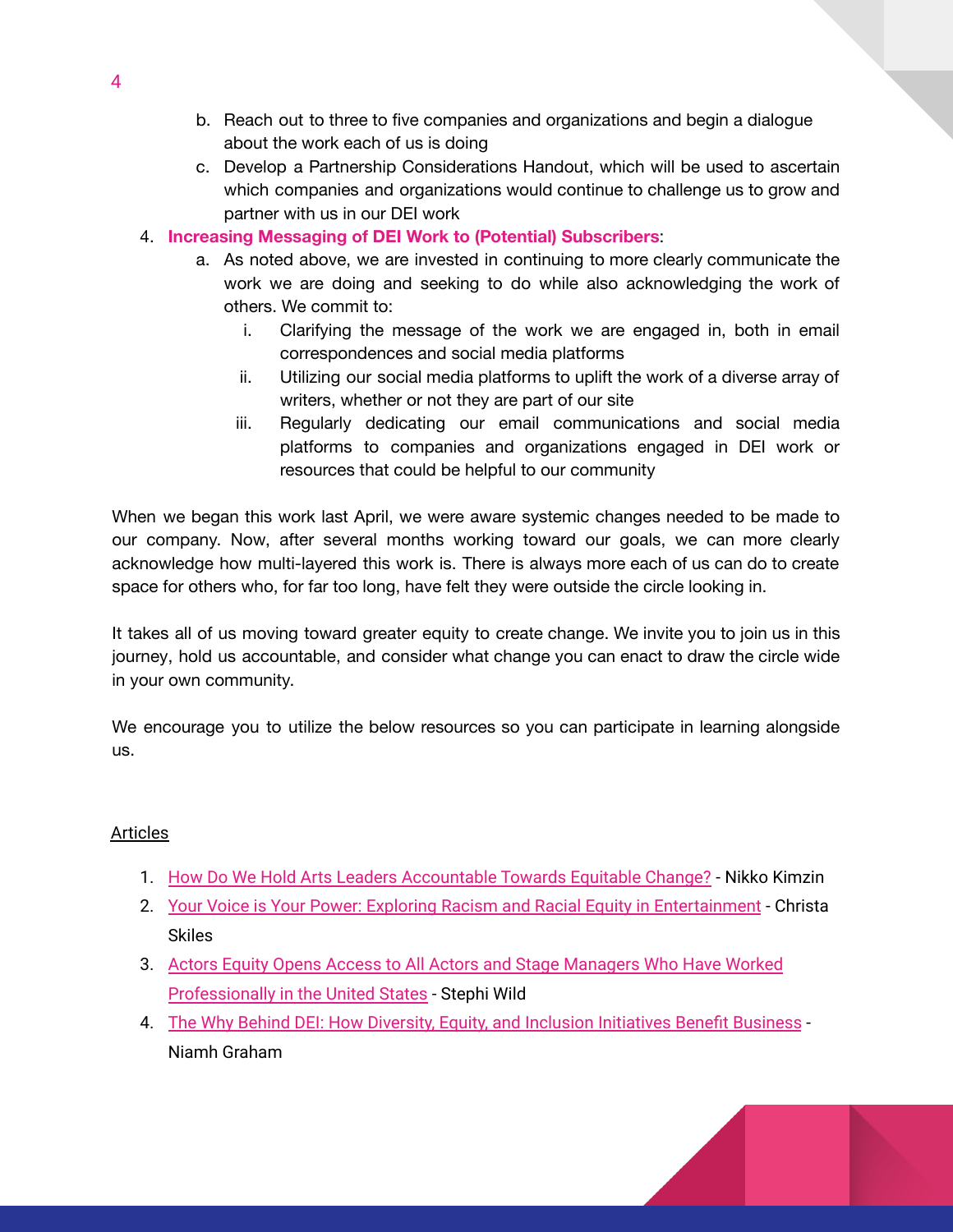- 5. No. Every Person of Color Does Not Need To Be A DEI [Professional](https://www.forbes.com/sites/janicegassam/2021/10/06/no-every-person-of-color-does-not-need-to-be-a-dei-professional/?sh=7b9f532b7f83) Janice Gassam Asare
- 6. Is your Diversity, Equity and [Inclusion](https://www.rollingstone.com/culture-council/articles/diversity-equity-inclusion-strategy-1245595/) Strategy Diverse Enough? Allan Fair

#### **Books**

- 1. How to be an [Anti-Racist](https://www.amazon.com/How-Be-Antiracist-Ibram-Kendi/dp/0525509283) Ibram X. Kendi
- 2. [Reframing](https://www.amazon.com/s?k=reframing+the+musical&crid=BWYGKNIWU4WJ&sprefix=reframing+the+musi%2Cstripbooks%2C143&ref=nb_sb_ss_fb_1_18_ts-doa-p) the Musical: Race, Culture and Identity Sarah Whitfield, ed.
- 3. White [Fragility:](https://www.amazon.com/White-Fragility-People-About-Racism/dp/0807047414/ref=pd_lpo_14_t_0/144-6991702-5345007?_encoding=UTF8&pd_rd_i=0807047414&pd_rd_r=ea2be3ff-3495-47e3-b0fb-22a69efc4984&pd_rd_w=1LpXg&pd_rd_wg=a7Ba8&pf_rd_p=a0d6e967-6561-454c-84f8-2ce2c92b79a6&pf_rd_r=NDT0RX62SB6VRYMYCW7S&psc=1&refRID=NDT0RX62SB6VRYMYCW7S) Why it's so Hard for White People to Talk About Racism Robin DiAngelo
- 4. Caste: The Origins of our [Discontents](https://www.amazon.com/Caste-Origins-Discontents-Isabel-Wilkerson/dp/0593230256) Isabel Wilkerson
- 5. Me and White [Supremacy:](https://www.amazon.com/s?k=me+and+white+supremacy&i=stripbooks&crid=1YC3L0F7UTO1D&sprefix=me+and+white+supre%2Cstripbooks%2C227&ref=nb_sb_ss_ts-doa-p_2_18) Combat Racism, Change the World, and Become a Good [Ancestor](https://www.amazon.com/s?k=me+and+white+supremacy&i=stripbooks&crid=1YC3L0F7UTO1D&sprefix=me+and+white+supre%2Cstripbooks%2C227&ref=nb_sb_ss_ts-doa-p_2_18) - Layla F. Saad
- 6. Beyond Diversity: 12 [Non-Obvious](https://www.amazon.com/Beyond-Diversity-Experts-Actually-Inclusive/dp/1646870514/ref=sr_1_1_sspa?crid=11P8SXOMT3PVL&keywords=diversity+equity+and+inclusion+books&qid=1641993819&sprefix=diversity%2Caps%2C177&sr=8-1-spons&psc=1&spLa=ZW5jcnlwdGVkUXVhbGlmaWVyPUEySUZYM0s4RlZEQko5JmVuY3J5cHRlZElkPUEwNDYzNjMxMVVFNlQ5QjVKNlY4NSZlbmNyeXB0ZWRBZElkPUEwNjQ4OTg5MVBaVjEySzlNUzVMTiZ3aWRnZXROYW1lPXNwX2F0ZiZhY3Rpb249Y2xpY2tSZWRpcmVjdCZkb05vdExvZ0NsaWNrPXRydWU=) Ways to Build a More Inclusive World Rohit Bhargava & Jennifer Brown
- 7. The Wake Up: Closing the Gap Between Good [Intentions](https://www.amazon.com/Wake-Up-Closing-Between-Intentions/dp/0306847205/ref=sr_1_16?crid=11P8SXOMT3PVL&keywords=diversity+equity+and+inclusion+books&qid=1641994088&sprefix=diversity%2Caps%2C177&sr=8-16) and Real Change Michelle MiJung Kim

#### Videos

- 1. Draw the [Circle](https://www.youtube.com/watch?v=4G-ySocQApM&list=PLKnNJ_Eq-KbiTIkzsrSyfUPvA7MX0TyeE&index=4) Wide (Series 2) Tom Gualtieri & David Sisco
- 2. How to Get Serious About Diversity and Inclusion in the [Workplace](https://www.youtube.com/watch?v=kvdHqS3ryw0) Janet Stovall
- 3. [Celebrating](https://www.youtube.com/watch?v=z6D0LbPZxnA) Disability as Part of Human Diversity Catalina Devandas Aguilar
- 4. [Indigenous](https://www.youtube.com/watch?v=s3FL9uhTH_s) in Plain Sight Gregg Deal

# Web Resources

- 1. Question Everything: More Deeply [Acknowledging](https://contemporarymusicaltheatre.wordpress.com/2021/04/13/question-everything/) our White Privilege and Where We Go [from](https://contemporarymusicaltheatre.wordpress.com/2021/04/13/question-everything/) Here - David Sisco & Laura Josepher
- 2. [Compassionate](https://epochacademy.thinkific.com/courses/compassionate-dialogue-using-the-rir-protocol-1hour) Dialogue: Using the RIR Protocol Epoch Education
- 3. Woke [Supremacy](https://howlround.com/woke-supremacy)
- 4. [Casting](https://howlround.com/casting-wider-net) a Wider Net
- 5. 6 Ways to be a Better Ally to People Living with [Disabilities](https://mashable.com/2015/07/26/disability-ally-inclusive/)
- 6. [Native](https://native-land.ca) Land Map

# Organizations & Movements